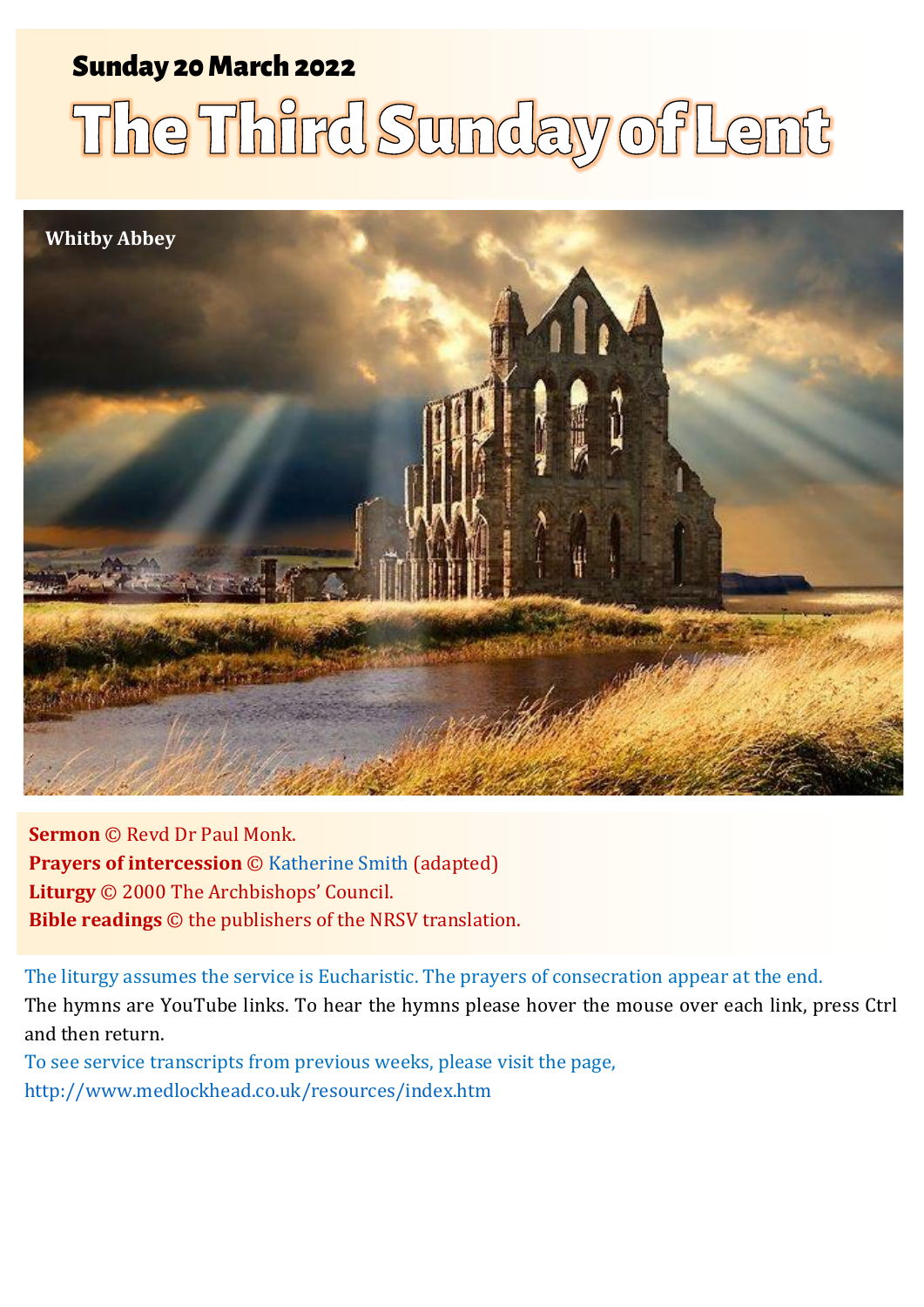#### Sunday 20 March 2022 2 The Third Sunday of Lent

#### **Introduction and welcome**

HYMN 1 **[All my hope on God is founded](https://www.youtube.com/watch?v=W3LCGh02Vew)** (click on this link to hear the hymn)

#### **The Welcome**

In the name of the Father, and of the Son, and of the Holy Spirit

All **Amen.**

The Lord be with you

All **And also with you.**

#### **The Preparation**

All **Almighty God,**

**to whom all hearts are open, all desires known, and from whom no secrets are hidden: cleanse the thoughts of our hearts by the inspiration of your Holy Spirit, that we may perfectly love you,**

**and worthily magnify your holy name;**

**through Christ our Lord. Amen.**

Our Lord Jesus Christ said:

The first commandment is this: 'Hear, O Israel, the Lord our God is the only Lord. You shall love the Lord your God with all your heart, with all your soul, with all your mind, and with all your strength.'

And the second is this: 'Love your neighbour as yourself.' There is no other commandment greater than these. On these two commandments hang all the law and the prophets.

#### All **Amen. Lord, have mercy.**

The sacrifice of God is a broken spirit; a broken and contrite heart God will not despise. Let us come to the Lord, who is full of compassion, and confess our sins in penitence and faith, firmly resolved to keep God's commandments and to live in love and peace with all.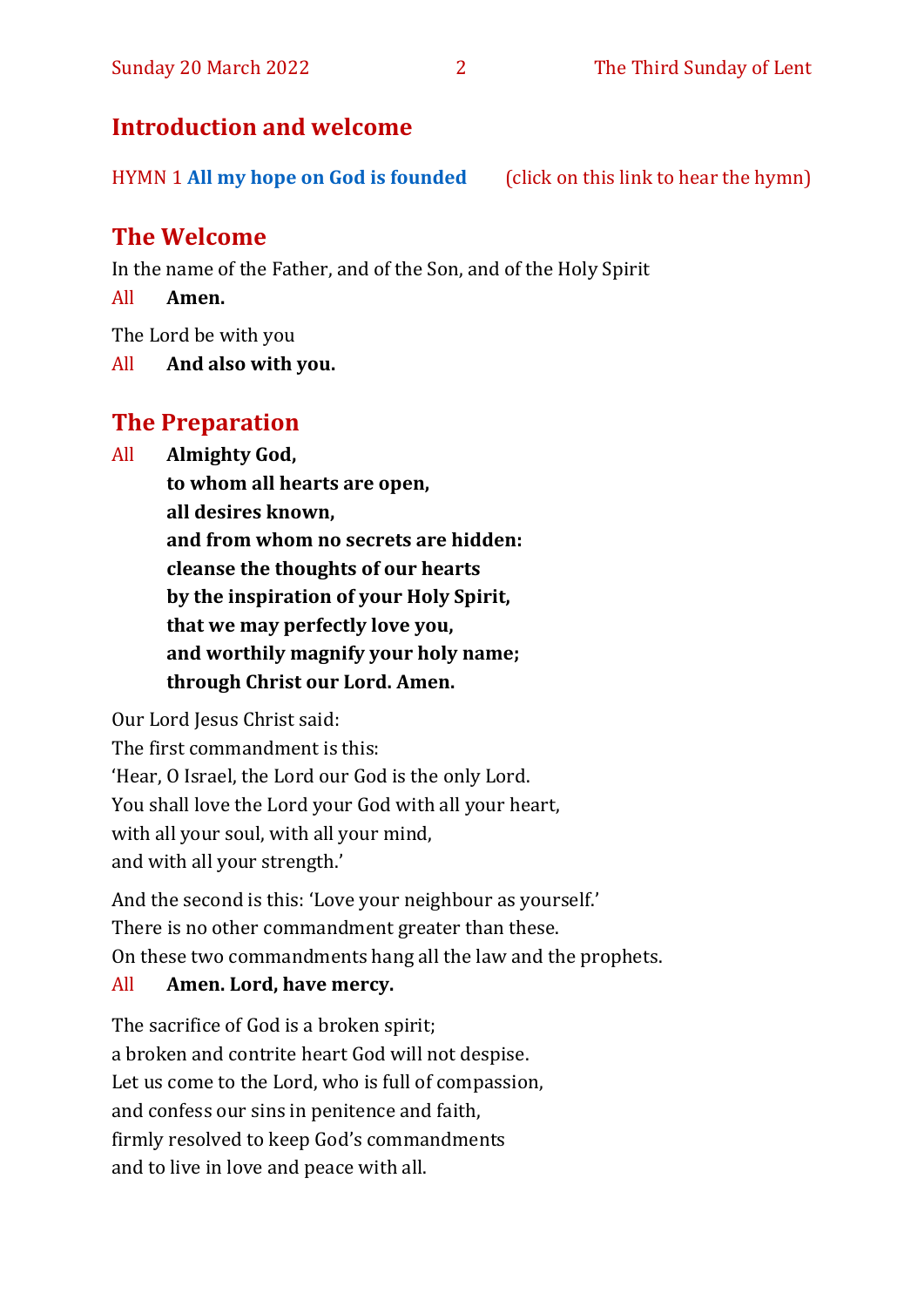All **Almighty God, our heavenly Father, we have sinned against you and against our neighbour in thought and word and deed, through negligence, through weakness, through our own deliberate fault. We are truly sorry and repent of all our sins. For the sake of your Son Jesus Christ, who died for us, forgive us all that is past and grant that we may serve you in newness of life to the glory of your name. Amen.**

Almighty God,

who forgives all who truly repent, have mercy upon you, pardon and deliver you from all your sins, confirm and strengthen you in all goodness, and keep you in life eternal; through Jesus Christ our Lord. All **Amen.**

It is usual to omit the Gloria during Lent.

#### **The Collect for the Third Sunday of Lent**

Almighty God, whose most dear Son went not up to joy but first he suffered pain, and entered not into glory before he was crucified: mercifully grant that we, walking in the way of the cross, may find it none other than the way of life and peace; through Jesus Christ your Son our Lord, who is alive and reigns with you, in the unity of the Holy Spirit, one God, now and for ever.

All **Amen.**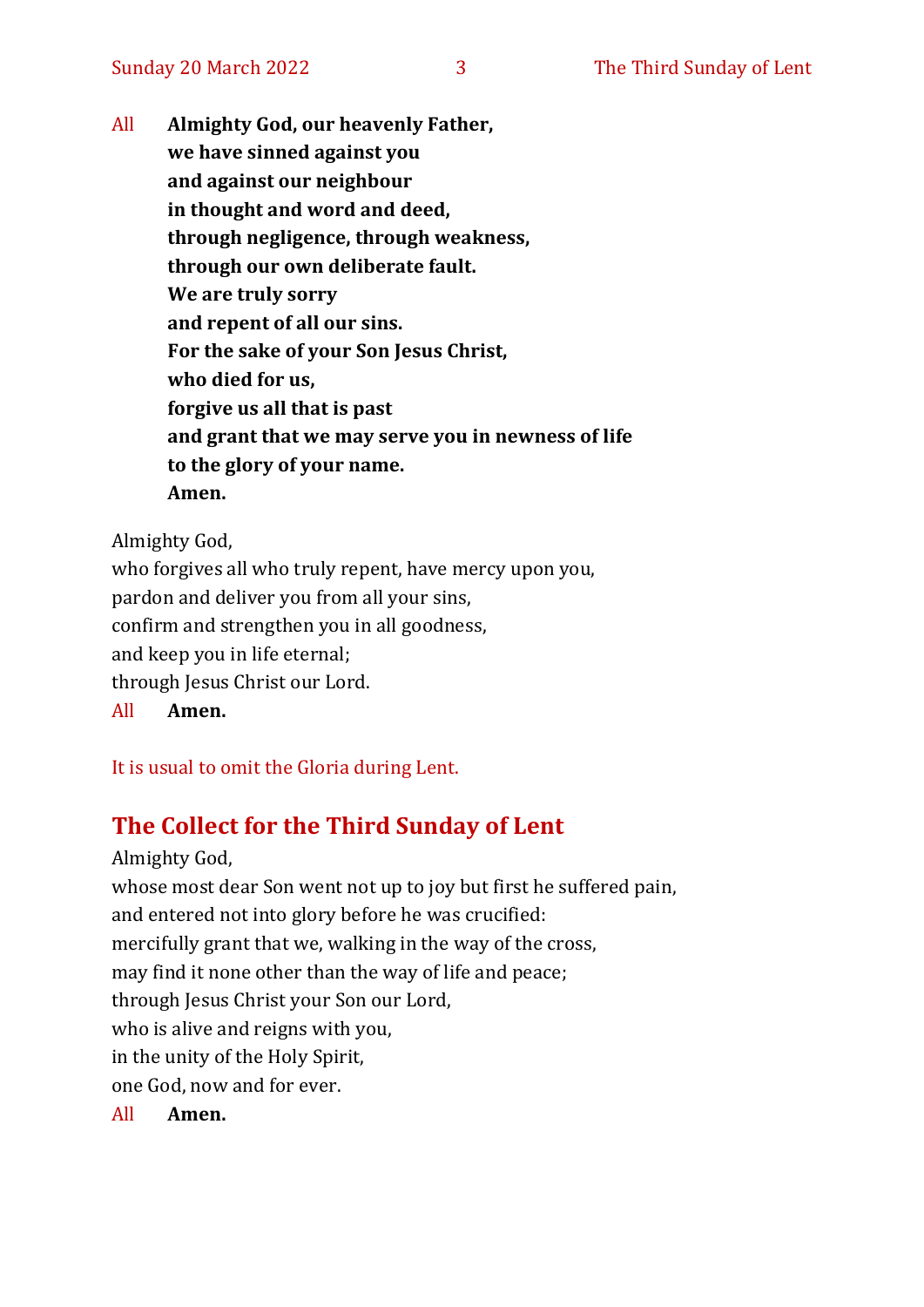#### **First reading**

A reading from the Book of the prophet Isaiah

Ho! Everyone who thirsts, come to the waters; and you that have no money, come, buy and eat! Come, buy wine and milk without money and without price. Why do you spend your money for that which is not bread, and your labour for that which does not satisfy? Listen carefully to me, and eat what is good, and delight yourselves in rich food. Incline your ear, and come to me; listen, so that you may live. I will make with you an everlasting covenant, my steadfast, sure love for David. See, I made him a witness to the peoples, a leader and commander for the peoples. See, you shall call nations that you do not know, and nations that do not know you shall run to you, because of the Lord your God, the Holy One of Israel, for he has glorified you.

Seek the Lord while he may be found, call upon him while he is near; let the wicked forsake their way, and the unrighteous their thoughts; let them return to the Lord, that he may have mercy on them, and to our God, for he will abundantly pardon. For my thoughts are not your thoughts, nor are your ways my ways, says the Lord. For as the heavens are higher than the earth, so are my ways higher than your ways and my thoughts than your thoughts. For as the rain and the snow come down from heaven, and do not return there until they have watered the earth, making it bring forth and sprout, giving seed to the sower and bread to the eater, so shall my word be that goes out from my mouth; it shall not return to me empty, but it shall accomplish that which I purpose, and succeed in the thing for which I sent it. For you shall go out in joy, and be led back in peace; the mountains and the hills before you shall burst into song, and all the trees of the field shall clap their hands. Instead of the thorn shall come up the cypress; instead of the brier shall come up the myrtle; and it shall be to the Lord for a memorial, for an everlasting sign that shall not be cut off. *Isaiah 55:1–13*

This is the Word of the Lord

All **Thanks be to God.**

#### **Second reading**

A reading from St Paul's First Letter to the Corinthians

I do not want you to be unaware, brothers and sisters, that our ancestors were all under the cloud, and all passed through the sea, and all were baptised into Moses in the cloud and in the sea, and all ate the same spiritual food, and all drank the same spiritual drink. For they drank from the spiritual rock that followed them, and the rock was Christ. Nevertheless, God was not pleased with most of them, and they were struck down in the wilderness.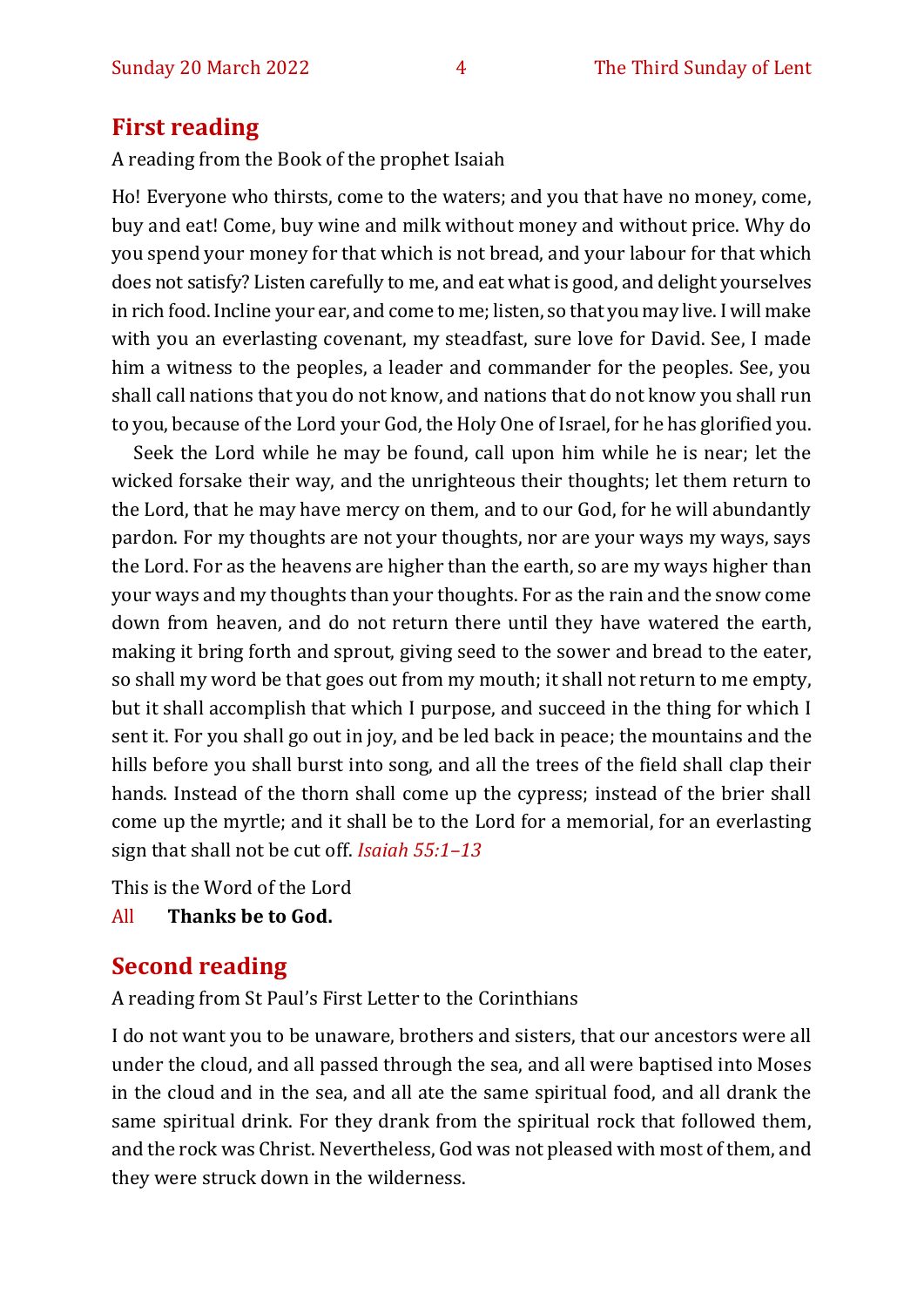Now these things occurred as examples for us, so that we might not desire evil as they did. Do not become idolaters as some of them did; as it is written, "The people sat down to eat and drink, and they rose up to play." We must not indulge in sexual immorality as some of them did, and twenty-three thousand fell in a single day. We must not put Christ to the test, as some of them did, and were destroyed by serpents. And do not complain as some of them did, and were destroyed by the destroyer. These things happened to them to serve as an example, and they were written down to instruct us, on whom the ends of the ages have come. So if you think you are standing, watch out that you do not fall. No testing has overtaken you that is not common to everyone. God is faithful, and he will not let you be tested beyond your strength, but with the testing he will also provide the way out so that you may be able to endure it. Therefore, my dear friends, flee from the worship of idols.

I speak as to sensible people; judge for yourselves what I say. The cup of blessing that we bless, is it not a sharing in the blood of Christ? The bread that we break, is it not a sharing in the body of Christ? Because there is one bread, we who are many are one body, for we all partake of the one bread. *1 Corinthians 10:1–17*

This is the Word of the Lord

All **Thanks be to God.**

#### HYMN 2 **[Create in me a clean heart O Lord](https://www.youtube.com/watch?v=mM7UAM0xsN4)** (click on this link to hear the hymn)

#### **Gospel reading**

Hear the Gospel of our Lord Jesus Christ according to Luke

#### All **Glory to you O Lord.**

At that very time there were some present who told him about the Galileans whose blood Pilate had mingled with their sacrifices. He asked them, 'Do you think that because these Galileans suffered in this way they were worse sinners than all other Galileans? No, I tell you; but unless you repent, you will all perish as they did. Or those eighteen who were killed when the tower of Siloam fell on them—do you think that they were worse offenders than all the others living in Jerusalem? No, I tell you; but unless you repent, you will all perish just as they did.'

Then he told this parable: 'A man had a fig tree planted in his vineyard; and he came looking for fruit on it and found none. So he said to the gardener, "See here! For three years I have come looking for fruit on this fig tree, and still I find none. Cut it down! Why should it be wasting the soil?" He replied, "Sir, let it alone for one more year, until I dig around it and put manure on it. If it bears fruit next year, well and good; but if not, you can cut it down".' *Luke 13:1–9*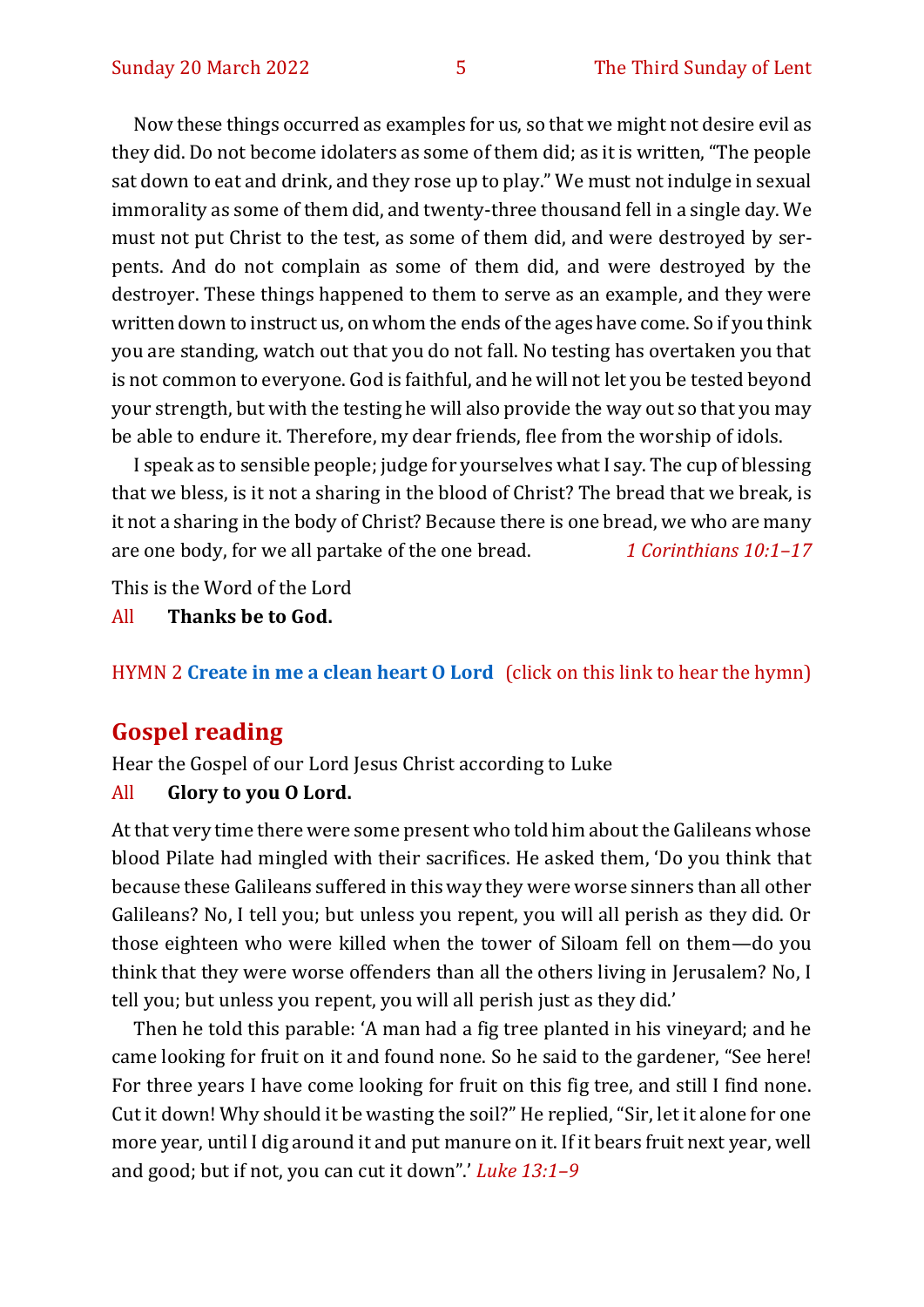This is the Gospel of the Lord

All **Praise to you O Christ.** 

#### **Sermon**

Lent is a time for reflection and re-assessing. Perhaps we have idea or opinions that are only slightly Christian or not Christian at all. At heart, maybe our view of God Himself is wrong, which could amount to idolatry. We need to adjust our view of God until it complies with Scripture and agrees with the images of Jesus they seek to show.

At the heart of the scriptures that Jesus would have known was The Law. And the centrepiece of that Law was the Ten Commandments. Those commandments are summarised by the first, which says, 'Hear O Israel, the Lord your God is one Lord. You shall have no other gods but me.'

Every time I hear the first commandment, I hear an internal contradiction: if there is only one God—our God, the Christian God—then of course we *can't* have any other god because there isn't one. That's why St Paul says in today's epistle, 'My dear friends, flee from the worship of idols.' Isaiah similarly tells us to work for that which is of God rather than wealth and status. Psalm 118:4 says, 'Their idols are merely things of silver and gold.' And St Paul says elsewhere in Colossians 3:5 'Put to death therefore what is earthly in you: sexual immorality, impurity, passion, evil desire, and covetousness, which is idolatry.'

While it's true that there is only one God, there are also vast numbers of spirits in the spiritual world … and they are not nice. They are despicable and, through eternity, have dedicated themselves to harming us. And their simplest way of harming us is to pretend that they are God. We follow them if we become convinced that they are God; we follow them and think that we are obeying the first commandment whereas in fact we are flatly contravening it. It's a clever ploy and it works. Today's Gospel story starts with two stories (about Pilate, which seems true to what else we know about him) and about the Tower of Siloam (which is nowhere else mentioned in history). They seem to evoke a view of God being vengeful, capricious, nasty. *But the people seem to believe in this un-Christian God!*

It was a problem then, it's been a problem throughout human history, and it's still a problem today. Just look at the debates over women priests or being gay. Both sides in such debates are convinced they are following God. Both can find portions of Holy Scripture to support their case. And both groups comprise people whose actions by any criterion are utterly un-Christian. Jesus is talking about this same problem in today's Gospel reading: he knew that folk would persecute the Church or its saints while thinking they're obeying God.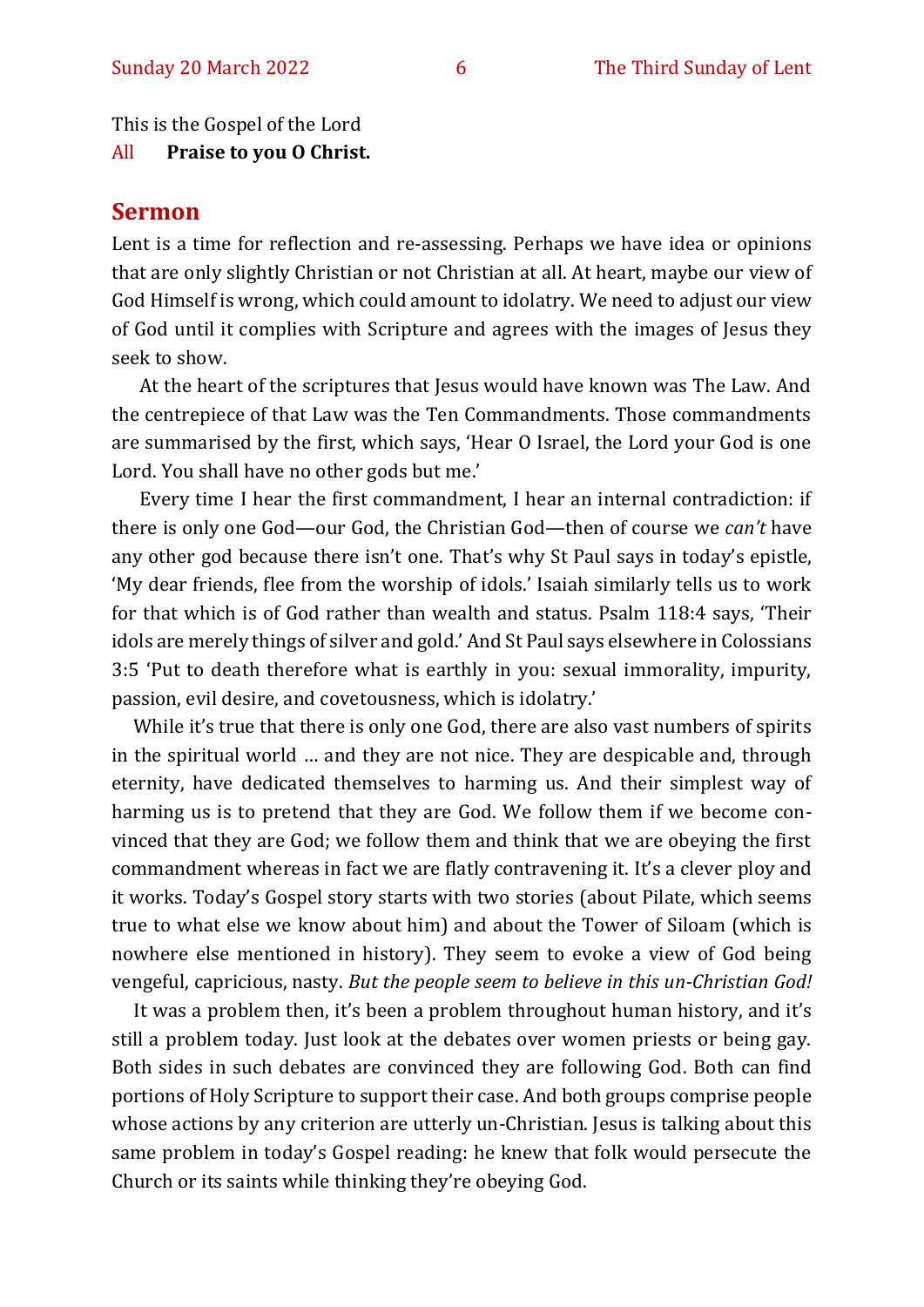The obvious question becomes, 'if we are to obey the first Commandment and follow the one true God, how do we discern when he is speaking and when other spiritual beings are imitating him?'

I wonder if, like me, you used to watch the artist Tony Hart on children's TV in the seventies and eighties—first in *Blue Peter*, then *Vision On*, *Take Hart*, and so on. He was clever. He used to do foggy pictures using many layers tracing of paper. He'd draw some tress or a spooky castle in heavy black marker, then place a layer of tracing paper over it. He'd draw more trees on that, then place a third piece over the other two, with more tress and foliage, which became the foreground. After about half a dozen sheets, the picture has real depth. And the black of the original layer had become a grey so pale it's almost white. That's much like the way that evil works. By placing successive layers of distraction between itself and us, we perceive white when in fact it's jet black. Our task is to strip away the layers of subterfuge between us and evil. And that way, we see whether the God we are following is our God or something else trying to draw us away.

To appreciate who God really is, we need to metaphorically strip away those successive layers of tracing paper till we get to the true background image. To change the metaphor, we're stripping away the successive layers of an onion to reach its core. It's work of a lifetime and cannot be done in an instant. What do we do?

In today's Gospel, Jesus starts his response to the people's incorrect views about God with by talking about repenting. He's suggesting that a human souls can fail to recognise the ways of God because that soul does not permit God to live full-strength within it. Repentance is more than just saying sorry. It's a long and laborious process rather than a single act. It's a change in life that is designed to demonstrate to God and to self that we genuinely desire God. It's a deliberate amending of our actions and values. We think and pray before we act. We try to move beyond instinct. We assess and then counteract our own lack of Christlikeness.

In all these ways, a human soul seeks to change in ways that enable it to accommodate ever more of God in the form of His Holy Spirit. In the beatitudes, Jesus says, 'Blessed are the poor in spirit for they shall see God' and the anonymous saint who wrote the Letter to the Hebrews says much the same, 'Without holiness no one shall see the Lord.' They both saying that we must strip away from our soul that which is not of God to allow Him to reside there in an ever-increasing extent.

We will desire God more as we grow in holiness. That's what holiness means. Stated otherwise, the simplest proof positive that we're genuinely serving God is the way we question our own internal images of God. The Holy Spirit propels us into a mindset of seeking God. Maybe that's why Jesus calls the Spirit, 'The Spirit of truth.'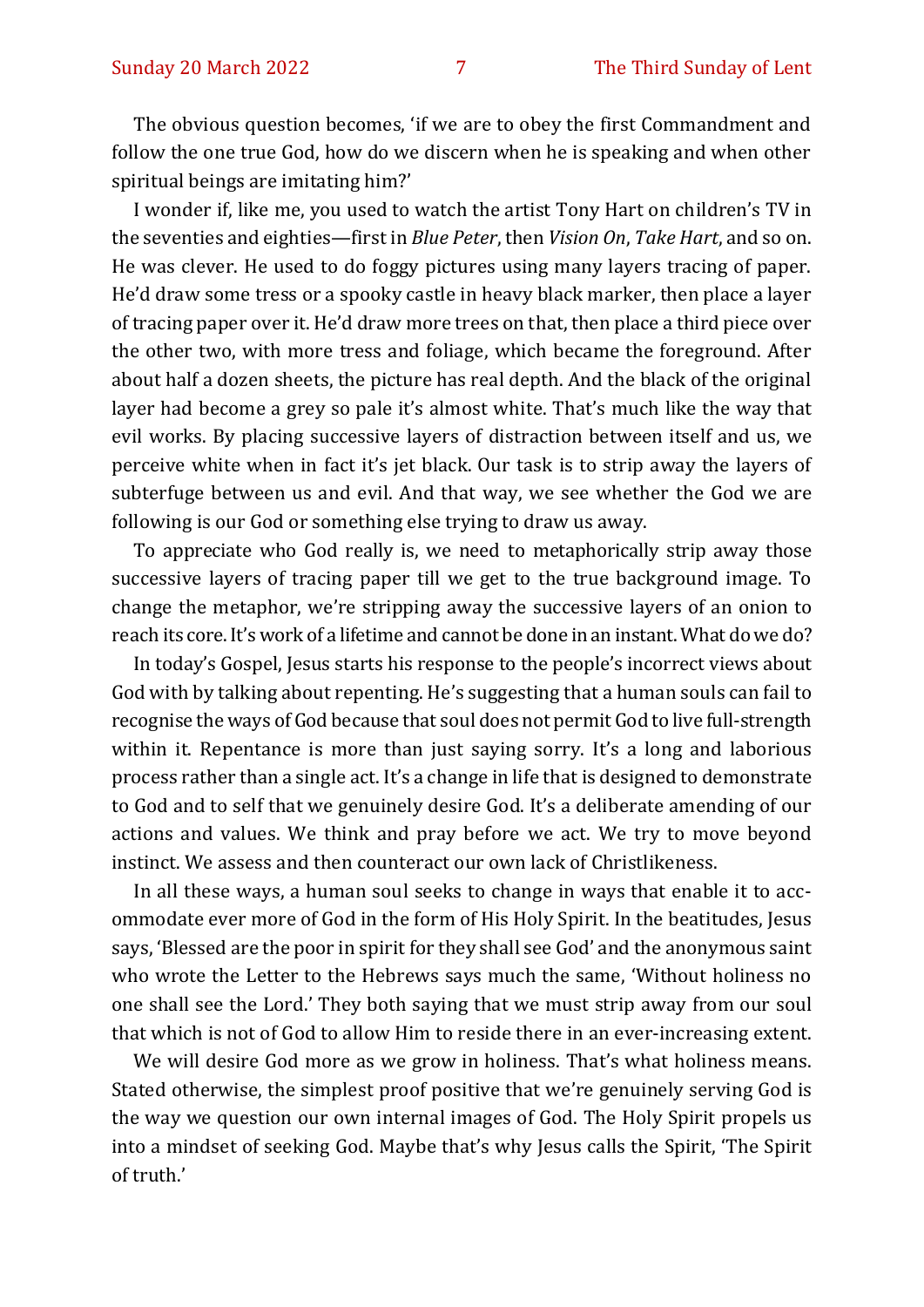At the heart of the scriptures that Jesus would have known was The Law of Moses. And the centrepiece of that Law was the Ten Commandments. We can summarise those commandments by rephrasing the first: we say, 'Hear [insert your own name here] the Lord my God is one Lord. I shall have no other gods but you.' Which god are we following?

#### **The Creed**

Do you believe and trust in God the Father, the source of all being and life, the one for whom we exist?

#### All **We believe and trust in him.**

Do you believe and trust in God the Son, who took our human nature, died for us and rose again? All **We believe and trust in him.**

Do you believe and trust in God the Holy Spirit, who gives life to the people of God and makes Christ known in the world?

All **We believe and trust in him.**

This is the faith of the Church.

All **This is our faith. We believe and trust in one God, Father, Son and Holy Spirit. Amen.**

#### **Prayers of intercession**

Holy Father, we pray that you will pour out the living water of your Spirit upon your Church in the world. Give us the humility and courage to seek unity where we are divided. Give us the grace to exclude no-one from fellowship because we disapprove of their way of life or the expression of their faith. Remind us always that it is only through your gracious love that we can find peace with you. Lord in your mercy

#### All **hear our prayer**.

Holy Father we pray that you will pour out the living water of your Spirit upon the nations of the world. Help us to find new non-violent ways of seeking peace and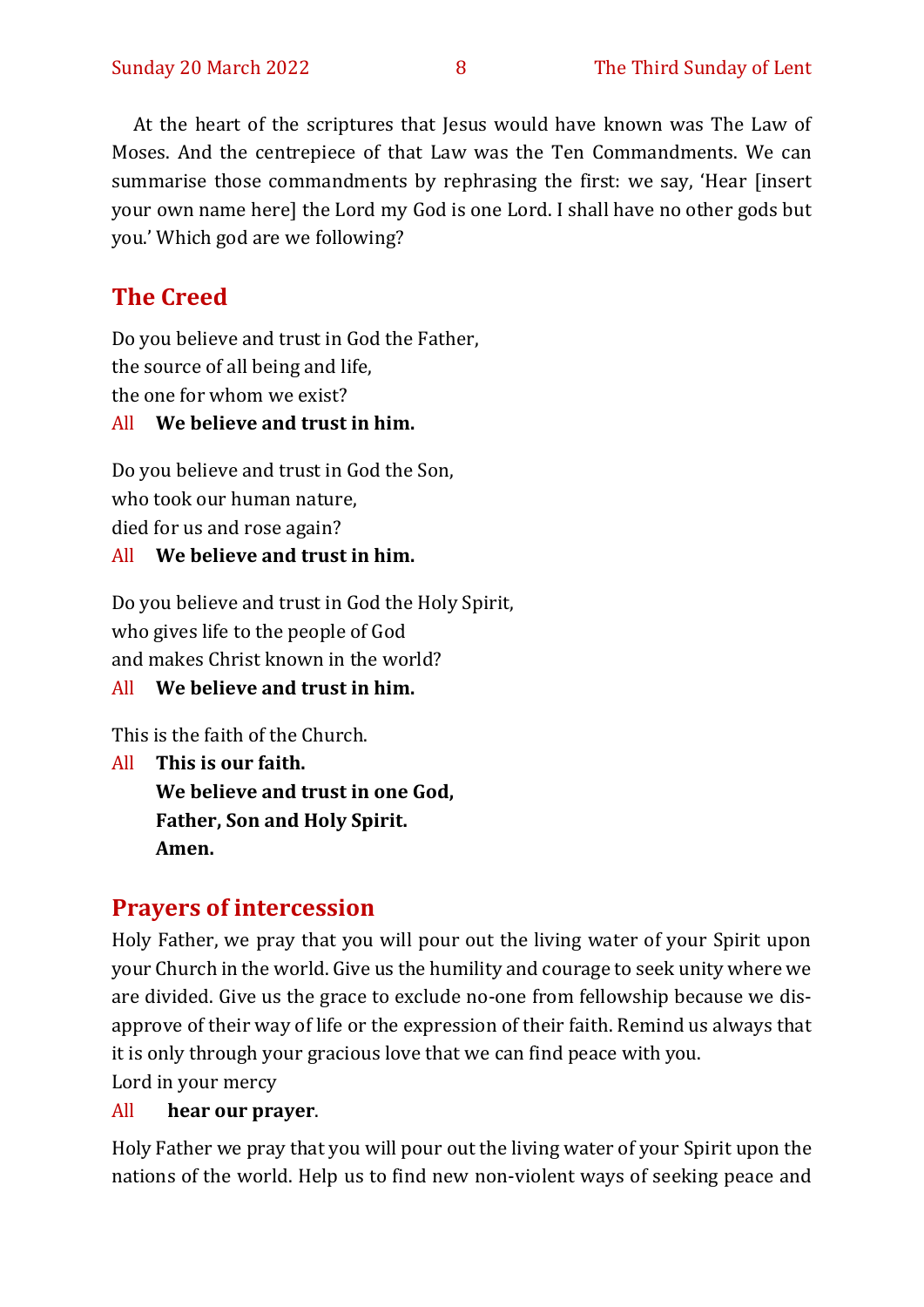reconciliation. Give grace, wisdom and insight to the powerful that they may surrender some of their power; to the rich that they may surrender some of their wealth; and to those who express hatred and prejudice through violence to learn that there are better ways to be.

Lord in your mercy

#### All **hear our prayer**.

Holy Father we pray that you will pour out the living water of your Spirit upon our communities and our families. Help us to allow that living water to flow through us enabling us to reach out to those around us. Help us not to be afraid to show kindness to strangers or to stand alongside those on the edges of our society. Give to us the Spirit that was in Jesus, drawing people to him and uniting them in their common experience of his compassion and love.

Lord in your mercy

#### All **hear our prayer**.

Holy Father we pray that you will pour out the living water of your Spirit on all who are in need. We pray for those who face any pain, fear, loneliness, depression or anxiety. Let them find in you refreshment, hope and comfort for their spirit and the peace of mind that comes with the assurance of your presence alongside them. Lord in your mercy

#### All **hear our prayer**.

Merciful Father,

All **Accept these prayers for the sake of your Son, our Saviour Jesus Christ. Amen.**

#### **The peace**

Since we are justified by faith, we have peace with God through our Lord Jesus Christ, who has given us access to his grace.

The peace of the Lord be always with you,

#### All **And also with you.**

HYMN 3 **[Amazing love](https://www.youtube.com/watch?v=ItR0E1lg7lY)** (please click on this link to hear the hymn)

The liturgy of the Communion Service appears below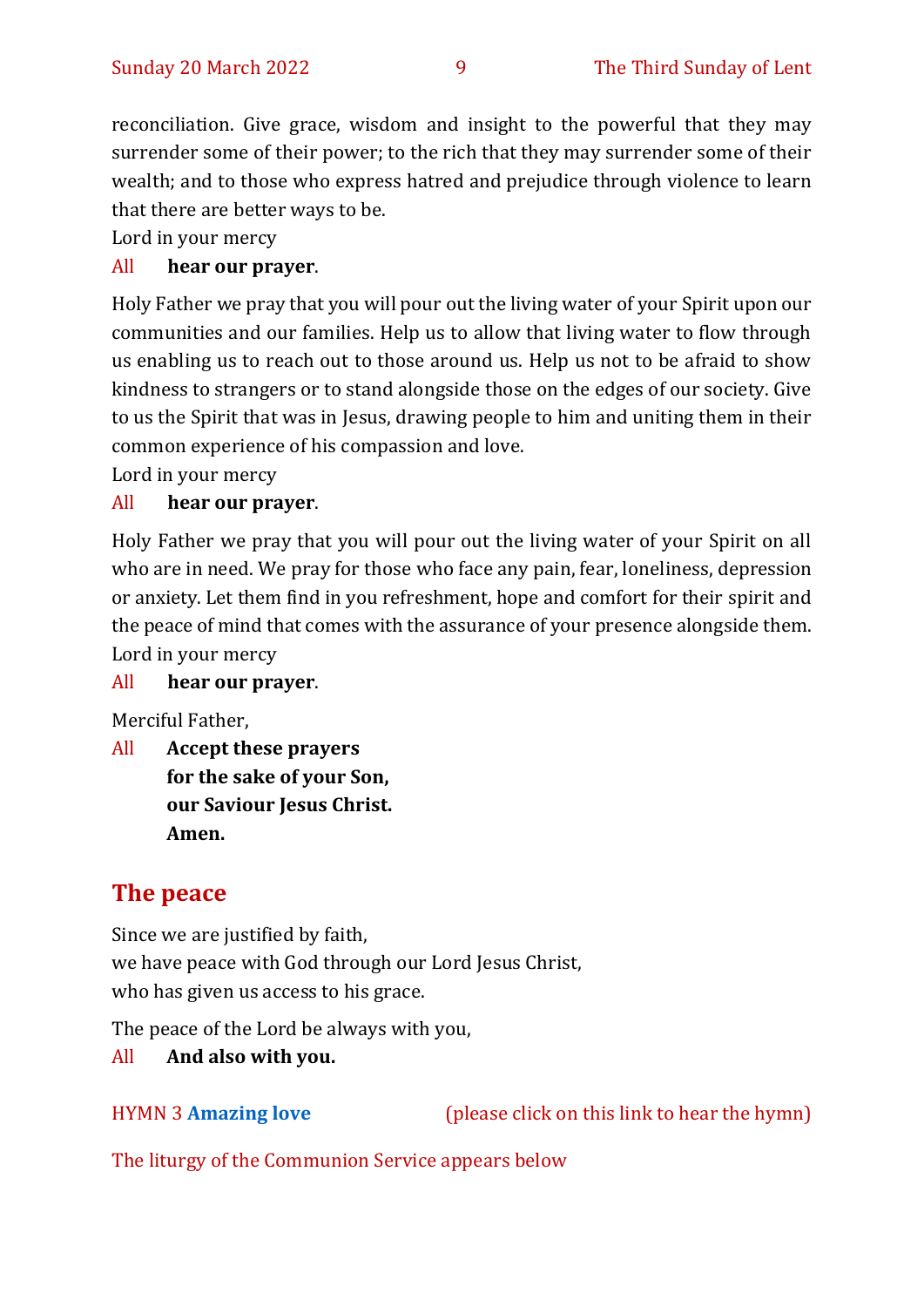## The Dismissal

The peace of God which passes all understanding, keep your hearts and minds in the knowledge and love of God, and of his Son Jesus Christ our Lord; and the blessing and the blessing of God almighty, the Father, the Son, and the Holy Spirit, be among you and remain with you always. and the blessing of God the Almighty: Father, Son, and Holy Spirit, be with you now and remain with you always. All **Amen.**

HYMN 4 **[Seek ye first](https://www.youtube.com/watch?v=94I07YCeqBs)** (please click on this link to hear the hymn)

Go in peace to love and serve the Lord.

All **In the name of Christ. Amen.**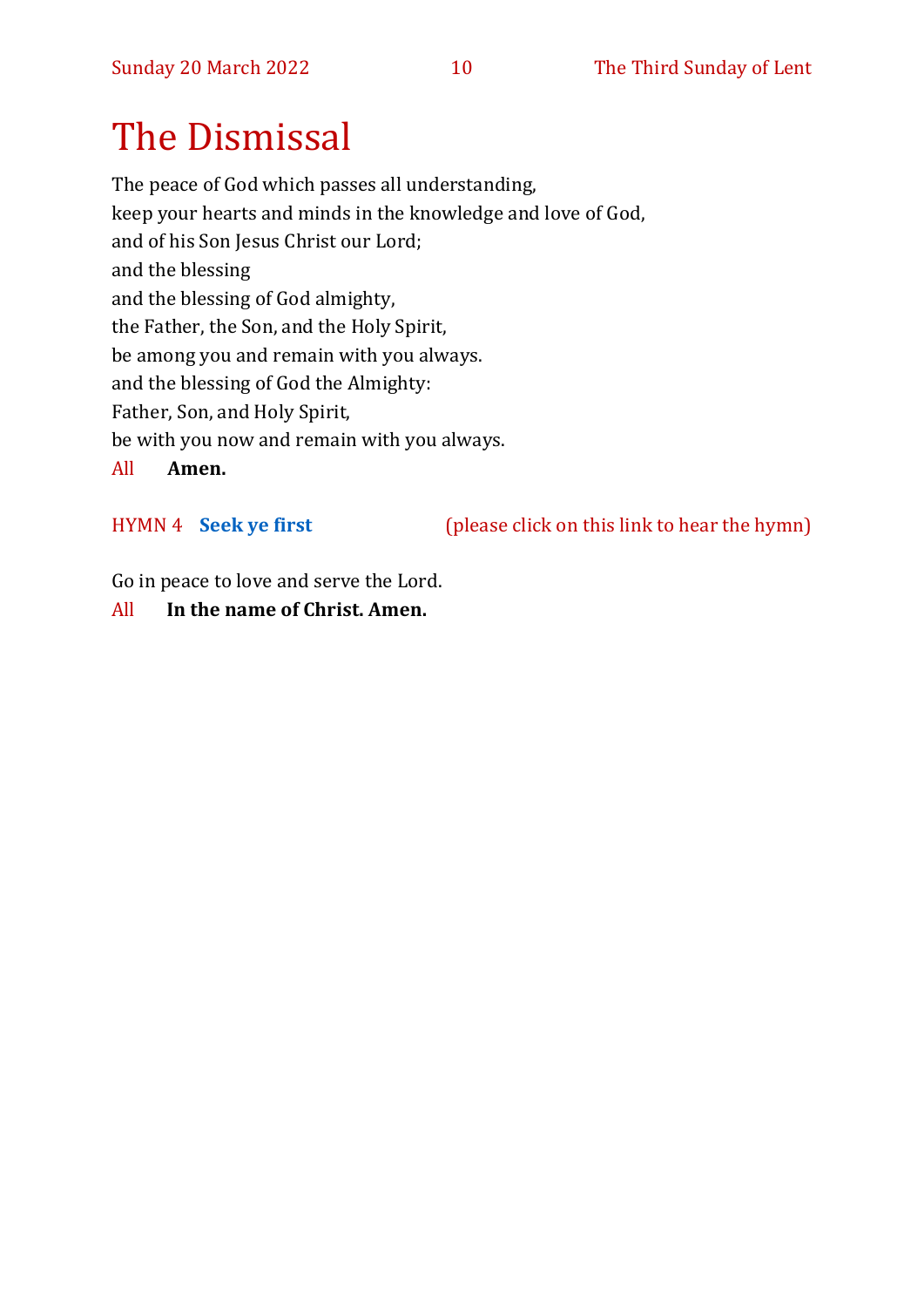## The Liturgy of the Sacrament

#### Eucharistic Prayer (prayer E)

The Lord be with you

#### All **and also with you.**

Lift up your hearts.

#### All **We lift them to the Lord.**

Let us give thanks to the Lord our God.

#### All **It is right to give thanks and praise.**

Father, you made the world and love your creation. You gave your Son Jesus Christ to be our Saviour. His dying and rising have set us free from sin and death. And so we gladly thank you, with saints and angels praising you, and saying,

All **Holy, holy, holy Lord, God of power and might, heaven and earth are full of your glory. Hosanna in the highest. Blessed is he who comes in the name of the Lord. Hosanna in the highest.**

We praise and bless you, loving Father, through Jesus Christ, our Lord; and as we obey his command, send your Holy Spirit, that broken bread and wine outpoured may be for us the body and blood of your dear Son.

On the night before he died he had supper with his friends and, taking bread, he praised you. He broke the bread, gave it to them and said: Take, eat; this is my body which is given for you; do this in remembrance of me.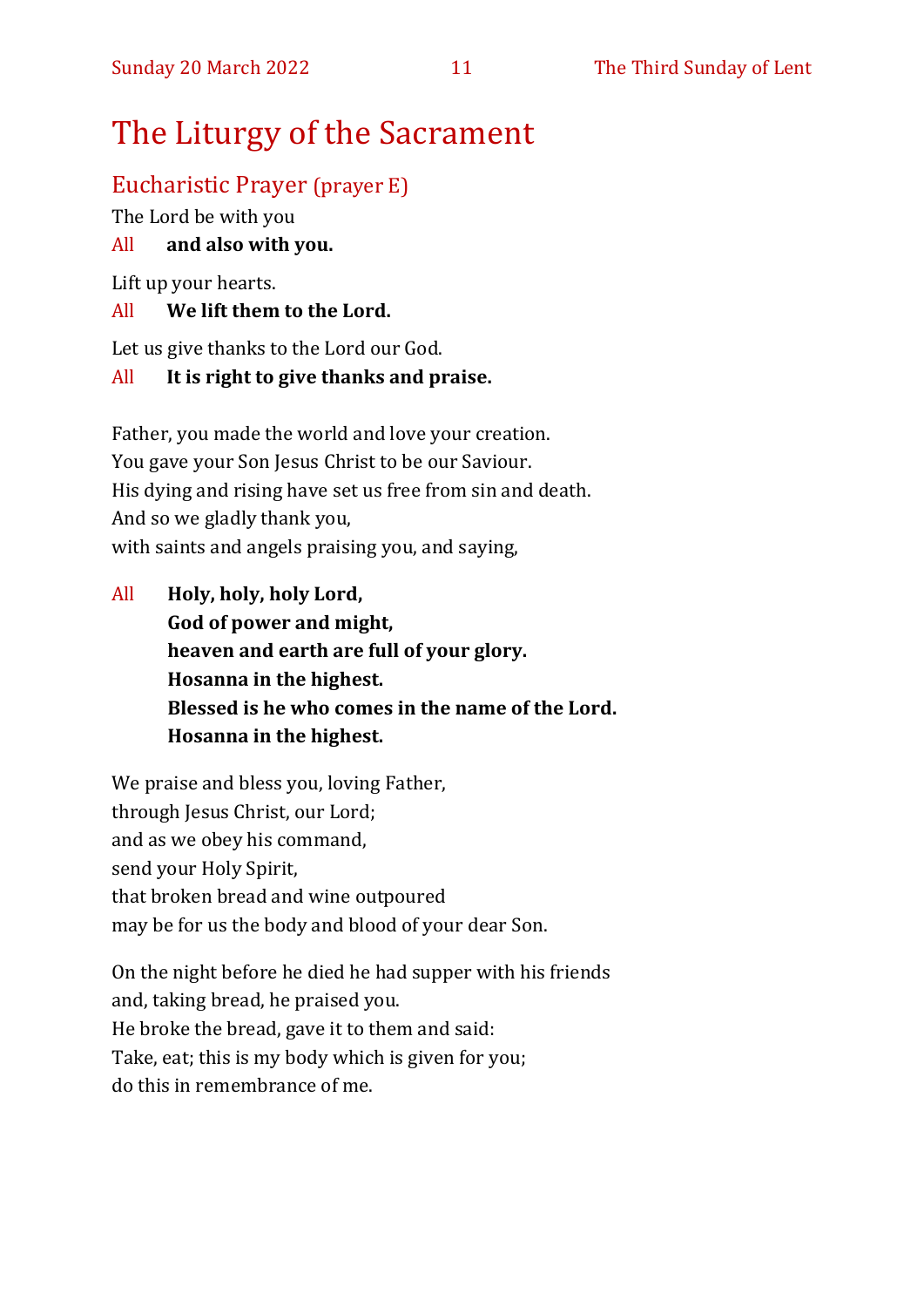When supper was ended he took the cup of wine. Again he praised you, gave it to them and said: Drink this, all of you; this is my blood of the new covenant, which is shed for you and for many for the forgiveness of sins. Do this, as often as you drink it, in remembrance of me.

So, Father, we remember all that Jesus did, in him we plead with confidence his sacrifice made once for all upon the cross.

Bringing before you the bread of life and cup of salvation, we proclaim his death and resurrection until he comes in glory.

Great is the mystery of faith:

#### All **Christ has died. Christ is risen. Christ will come again.**

Lord of all life, help us to work together for that day when your kingdom comes and justice and mercy will be seen in all the earth.

Look with favour on your people, gather us in your loving arms and bring us with all the saints to feast at your table in heaven.

Through Christ, and with Christ, and in Christ, in the unity of the Holy Spirit, all honour and glory are yours, O loving Father, for ever and ever.

All **Amen.**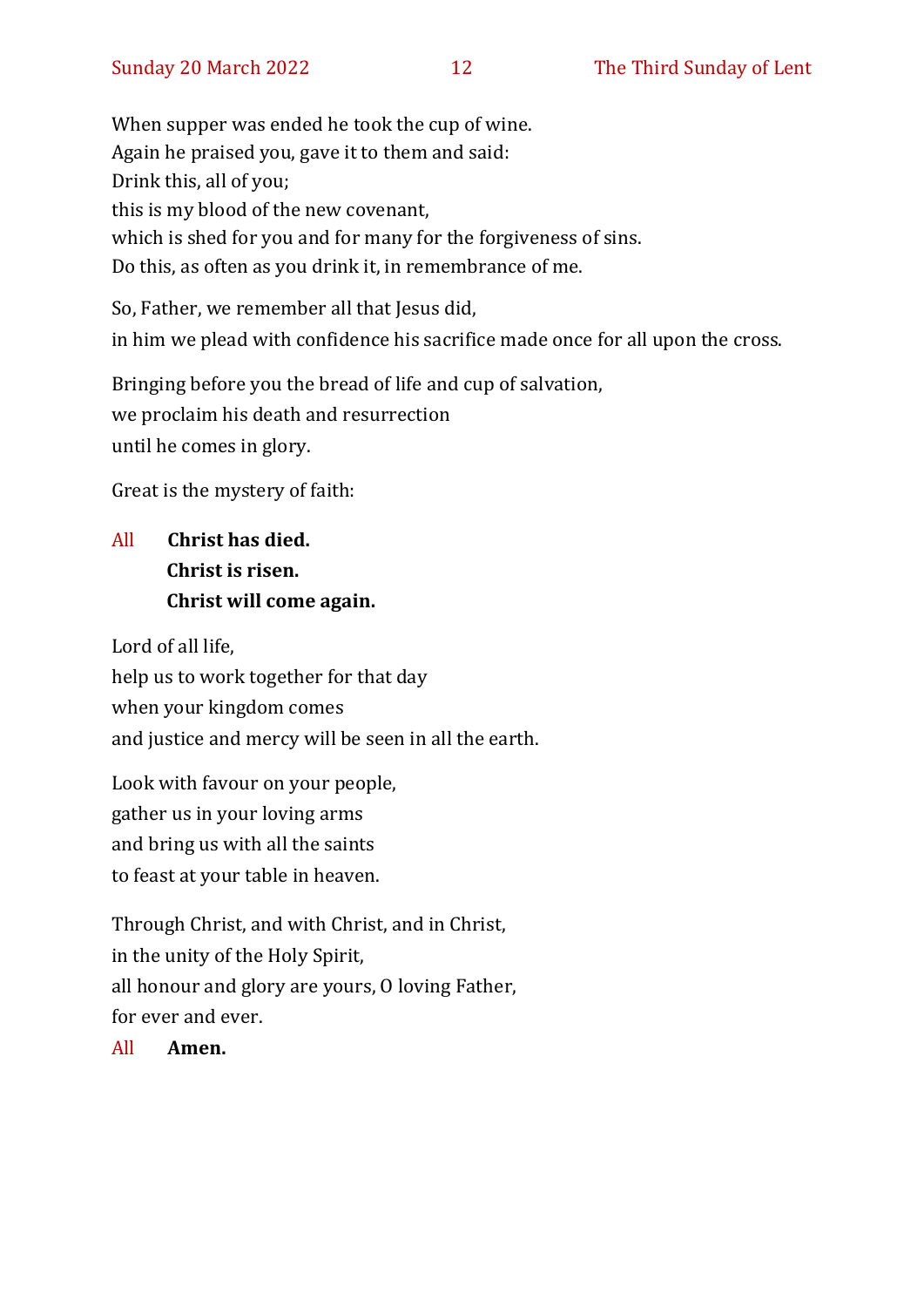#### The Lord's Prayer

As our Saviour taught us, so we pray

All **Our Father in heaven, hallowed be your name, your kingdom come, your will be done, on earth as in heaven. Give us today our daily bread. Forgive us our sins as we forgive those who sin against us. Lead us not into temptation but deliver us from evil. For the kingdom, the power,** 

**and the glory are yours now and for ever. Amen.**

#### Breaking of the Bread

We break this bread to share in the body of Christ.

- All **Though we are many, we are one body, because we all share in one bread.**
- All **Lamb of God,**

**you take away the sin of the world, have mercy on us.**

**Lamb of God, you take away the sin of the world, have mercy on us.**

**Lamb of God, you take away the sin of the world, grant us peace.**

Draw near with faith. Receive the body of our Lord Jesus Christ which he gave for you, and his blood which he shed for you. Eat and drink in remembrance that he died for you, and feed on him in your hearts by faith with thanksgiving.